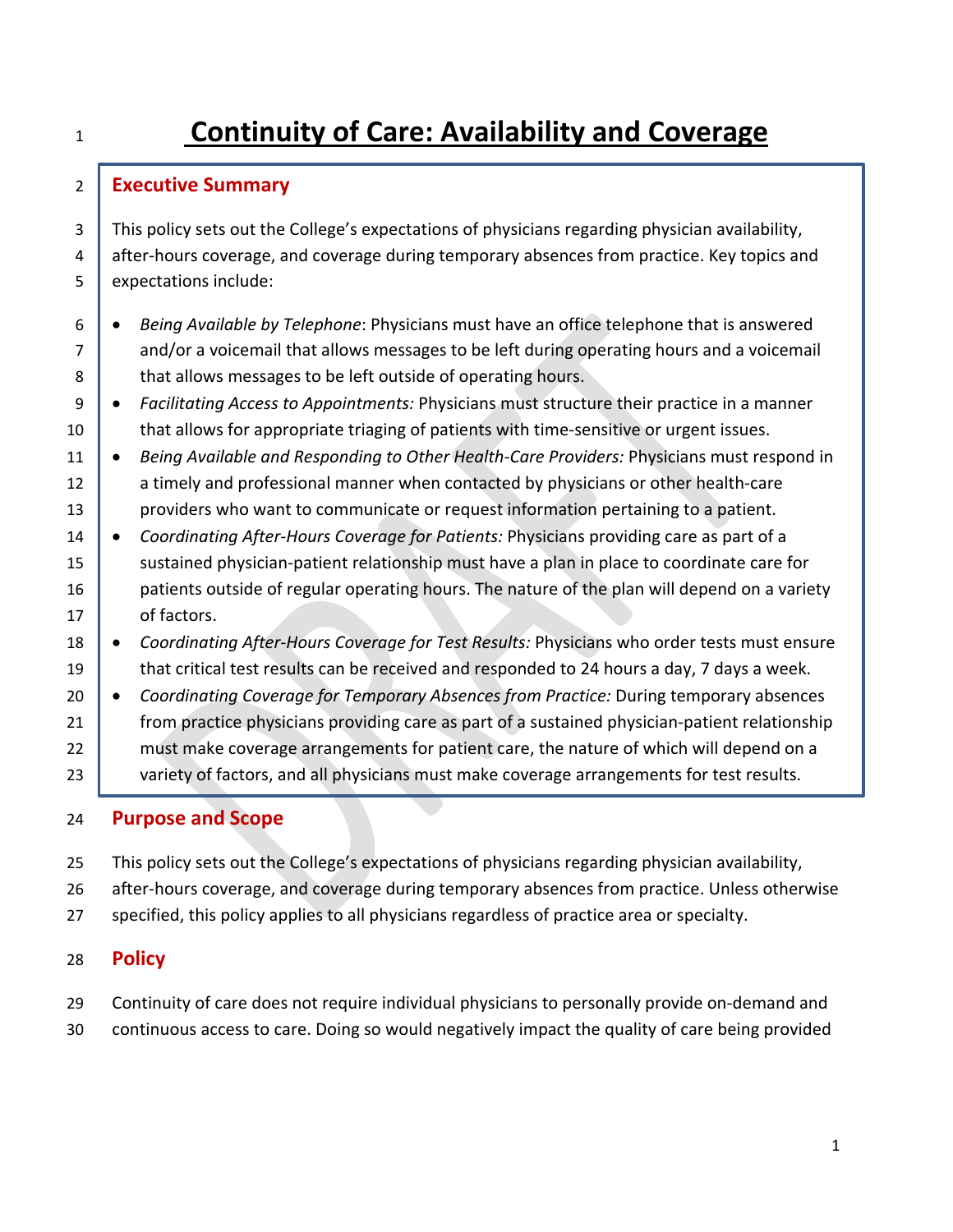- 3[1](#page-1-0) and compromise physician health. $^1$  Rather, continuity of care means being available and
- responsive to patients and health-care providers and making plans or coverage arrangements
- when physicians are unavailable.

#### **Availability and Responsiveness**

- Physician availability to patients and other health-care providers is an essential element of
- continuity of care. Breakdowns in care that can negatively impact patient health outcomes may
- occur, for example, when patients or health-care providers are unable to contact physicians,
- when patients are unable to get appointments for time-sensitive or urgent issues, or when
- there are delays in responding to health-care providers trying to communicate or request
- information pertaining to a patient. Physicians have a responsibility to be available and
- responsive to both patients and other health-care providers.

# *Being Available by Telephone*

- Good communication and collaboration are fundamental components of high quality care, but are not possible if patients and health-care providers are unable to contact physicians.
- To facilitate good communication and collaboration, physicians must have an office telephone
- that is answered and/or a voicemail that allows messages to be left during operating hours and
- a voicemail that allows messages to be left outside of operating hours. Physicians must ensure
- that voicemail messages are reviewed and responded to in a timely manner. What is timely will
- depend on a variety of factors including, but not limited to, the impact to patient safety that
- may be caused by a delay in responding and when the message was left (e.g., after-hours,
- 51 weekend, holiday, etc.).<sup>[2](#page-1-1)</sup> Physicians must also ensure that the voicemail outgoing message is up
- to date and accurate, indicating, for example, practice office hours, any closures, and any
- relevant coverage information.
- 54 Physicians who also use electronic means of secure communication<sup>[3](#page-1-2)</sup> to communicate with
- patients and/or other health-care providers must ensure that messages they receive through
- these means are reviewed and responded to in a timely manner.

<span id="page-1-0"></span> $\frac{1}{1}$  Physician wellness is a critical component of the professional practice of medicine (see the Practice Guide). Evidence also suggests that when physicians are unwell, the performance of the health-care system suffers (see, for example, Ruzycki, S.M. & Lemaire, J.B. (2018) "Physician burnout" *CMAJ,* 190:E53 & Wallace, J.E., Lemaire, J.B., & Ghali, W.A. (2009) "Physician wellness: a missing quality indicator" Lancet, 374: 1714–21).<br>
<sup>2</sup> See also the section of this policy titled "Being Available and Responding to Other Health-Care Providers".<br>
<sup>3</sup> This may

<span id="page-1-1"></span>

<span id="page-1-2"></span>communication must comply with privacy legislation, including, the *Personal Health Information Protection Act,*  S.O. 2004, c. 3 Sched. A. (hereinafter, *PHIPA*).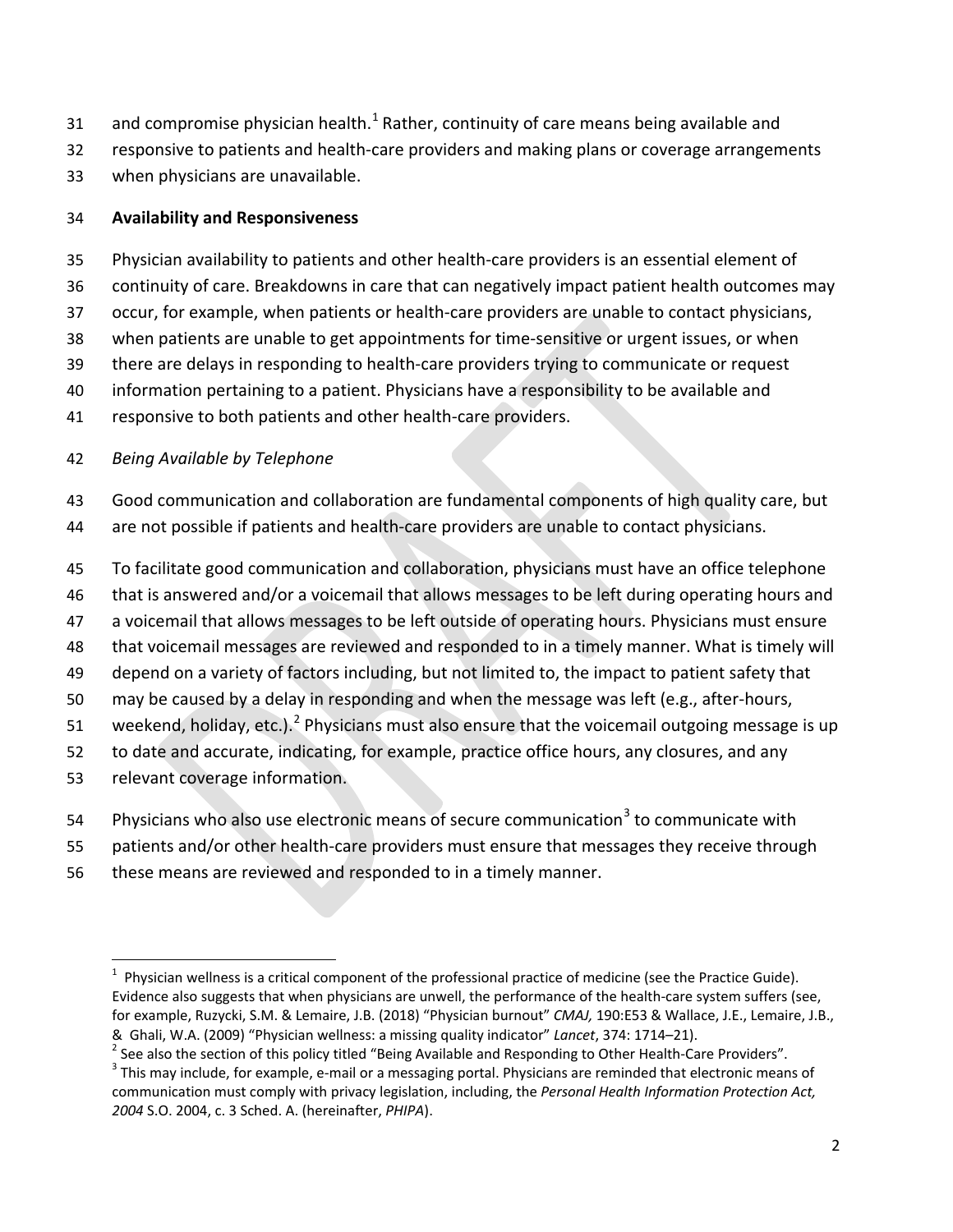#### *Facilitating Access to Appointments*

- Treating patients as part of a sustained physician-patient relationship facilitates continuity of
- care, which improves patient health outcomes. It is ideal for patients to see physicians with
- whom they have a sustained physician-patient relationship for care that is within their
- physician's scope of practice, rather than relying on walk-in clinics or emergency rooms.
- In order to facilitate timely access to care and continuity of care, physicians must structure their
- practice in a manner that allows for appropriate triaging of patients with time-sensitive or
- [4](#page-2-0) urgent issues. This may include implementing a same-day scheduling system<sup>4</sup> or utilizing other
- physicians or health-care staff within or outside their practice.
- *Being Available and Responding to Other Health-Care Providers*
- Good communication and timely access between physicians and between physicians and other
- health-care providers is essential to ensuring patient safety and can help promote a connected
- and coordinated patient experience.
- Physicians must respond in a timely and professional manner when contacted by physicians or
- other health-care providers who want to communicate or request information pertaining to a
- 72 patient.<sup>[5](#page-2-1)</sup> How quickly physicians must respond will depend on the degree to which the
- information may impact patient safety, including exposure to any adverse clinical outcomes.
- With respect to test results, this means physicians must be responsive in a timely manner,
- urgently if necessary, to health-care providers communicating critical and/or clinically
- [6](#page-2-2) significant results.<sup>6</sup> Similarly, physicians must respond in a timely manner, urgently if necessary,
- to pharmacists or other health-care providers seeking to verify a prescription or requesting
- 8 information about the drug prescribed.<sup>7</sup>
- To facilitate access and to enable communication with other health-care providers, physicians
- must include their professional contact information when ordering a test, writing a

<span id="page-2-0"></span><sup>&</sup>lt;sup>4</sup> For example: advance access, open access, or easy access scheduling systems. See, for example, Health Quality [Ontario's Quality Compass Regarding Timely Access a](http://qualitycompass.hqontario.ca/portal/primary-care/Timely-Access?extra=print#.WnhtubynG5s)n[d The College of Family Physicians of Canada's Timely](http://www.cfpc.ca/uploadedFiles/Health_Policy/_PDFs/2012_Final_Best_Advice_Enhancing_Timely_Access.pdf) 

<span id="page-2-1"></span>[Access to Appointments in Family Practice f](http://www.cfpc.ca/uploadedFiles/Health_Policy/_PDFs/2012_Final_Best_Advice_Enhancing_Timely_Access.pdf)or more information.<br><sup>5</sup> Under *PHIPA*, physicians can assume they have patient consent to share personal health information with those in the patient's circle of care unless the

<span id="page-2-2"></span> Additional expectations pertaining to coverage for test results are set out in the next section of this policy. See as well the Managing Tests policy for more information on ordering and managing tests.

<span id="page-2-3"></span> $<sup>7</sup>$  In accordance with the Prescribing Drugs policy.</sup>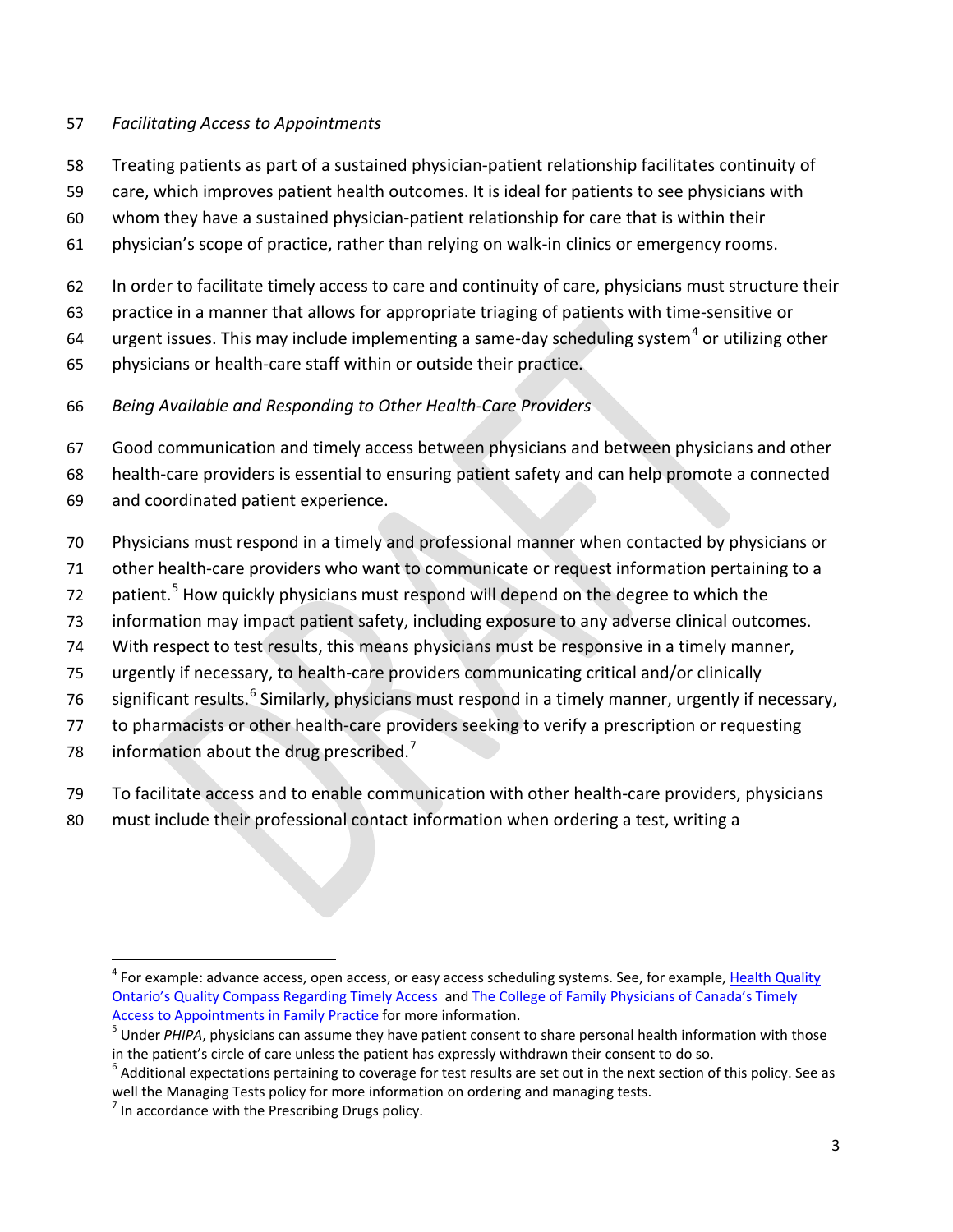- 1 Prescription, or making a referral.<sup>8</sup> Physicians must also provide their relevant coverage contact
- 82 information directly to other health-care providers where it is appropriate to do so.<sup>[9](#page-3-1)</sup>

# **Coverage**

- Continuity of care does not require individual physicians to be personally and continuously
- available to patients and other health-care providers involved in their patients' care. It does,
- however, require that physicians establish coverage arrangements to facilitate access to
- coordinated care for patients and to enable effective and timely information exchange with
- other health-care providers when they are unavailable.
- *Coordinating After-Hours Coverage for Patients*
- Primary care physicians and specialists providing care as part of a sustained physician-patient
- relationship where care is actively managed over multiple encounters must have a plan in place
- to coordinate care for their patients outside of regular operating hours. This is often referred to
- as after-hours. The nature of the plan will depend on the time of day and type of day (i.e.,
- weekday, weekend, and holiday), the needs of their patients, as well as on the health-care
- provider and/or health system resources in the community. Physicians must use their
- professional judgment to determine how best to structure their plan and must act in good faith,
- making a reasonable attempt to minimize uncoordinated access to care and the inappropriate
- utilization of emergency rooms or walk-in clinics.
- *Coordinating After-Hours Coverage for Test Results*
- 0 All physicians who order tests<sup>10</sup> must ensure that critical test results<sup>[11](#page-3-3)</sup> can be received and
- responded to 24 hours a day, 7 days a week. Unless physicians choose to be available
- themselves this will necessitate making coverage arrangements for those times when they are
- unavailable (e.g., participating in an after-hours call group, telephone triage, or making specific
- on-call arrangements with other physicians or practices).
- *Coordinating Coverage for Temporary Absences*
- Primary care physicians and specialists providing care as part of a sustained physician-patient
- <span id="page-3-1"></span><span id="page-3-0"></span>relationship where care is actively managed over multiple encounters have a responsibility to

<sup>&</sup>lt;sup>8</sup> See also the Managing Tests, Prescribing Drugs, and Transitions in Care policies for more information on ordering tests, writing prescriptions, or making referrals.

 Most notably, laboratories keep physician coverage information on file, but there may be other instances where it is appropriate for physicians to provide their coverage information as well.

<span id="page-3-2"></span> As per the Managing Tests policy, this includes tests performed at laboratories, diagnostic facilities (including imaging facilities), and in physicians' offices and also includes pathology results.

<span id="page-3-3"></span> The Managing Tests policy defines critical test results as results of such a serious nature that immediate patient management decisions may be required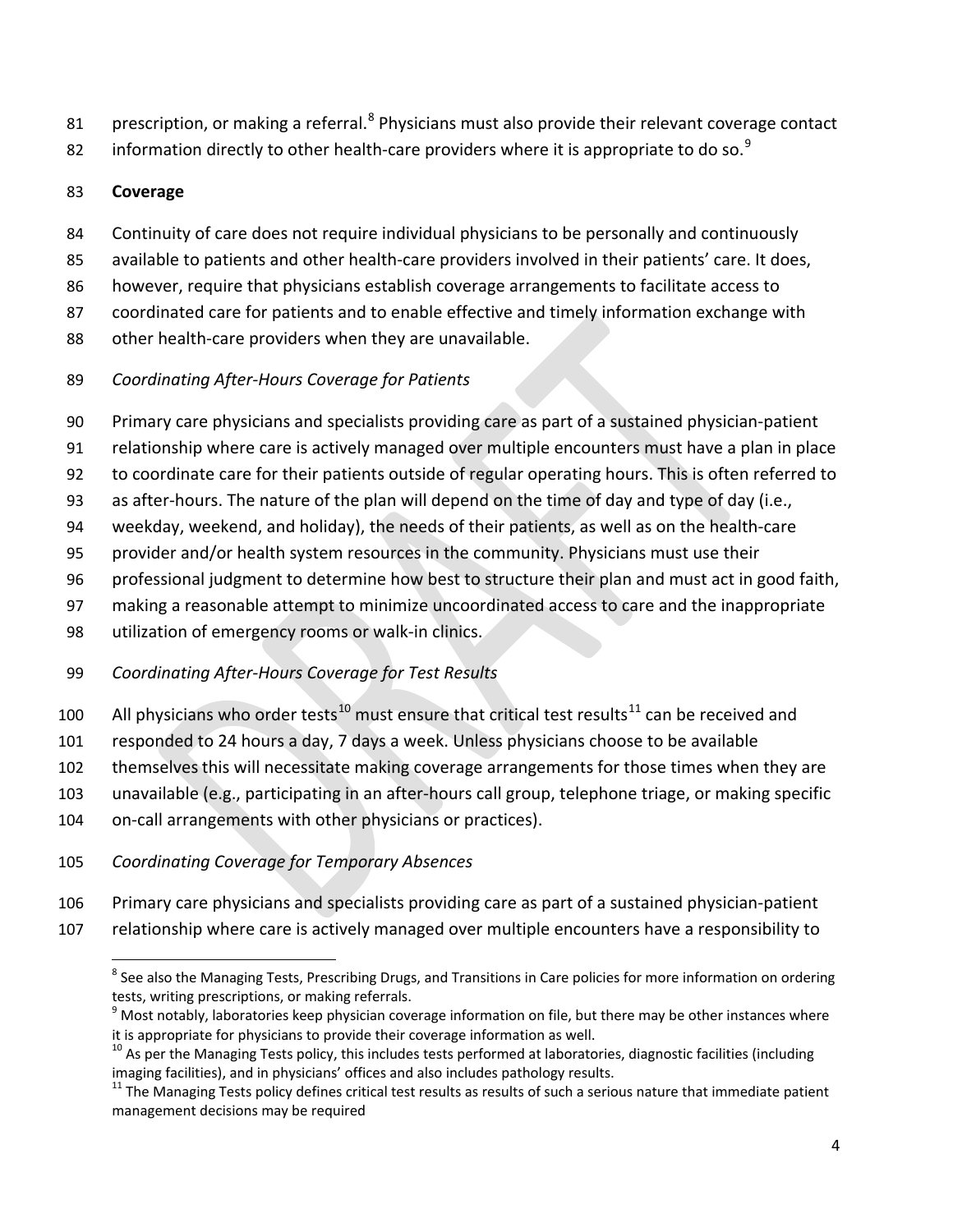- 108 coordinate care for their patients during temporary absences from practice.<sup>[12](#page-4-0)</sup> This includes,
- vacations and leaves of absence (e.g., parental leave, educational leave, suspension of a
- physician's certificate of registration), but also includes unplanned absences due to, for
- example, illness or family emergency.
- To discharge this responsibility, physicians must arrange for another health-care provider(s) to
- provide patient care during temporary absences from practice. The specific nature of the
- coverage arrangement will depend on the length of the absence, whether the absence is
- planned or not, the needs of the physician's patients (including the need for follow-up care
- during the absence), and the health-care provider and/or health system resources in the
- community. Physicians are also advised to proactively plan for how to manage unplanned
- 118 temporary absences from practice.
- All physicians who order tests must make specific coverage arrangements with another health-
- care provider(s) to provide coverage during temporary absences to ensure that all test results
- are received, reviewed, and followed up appropriately.
- To facilitate information exchange with other health-care providers all physicians who are
- temporarily absent from practice must have a plan or coverage arrangement that allows other
- health-care providers to communicate or request information pertaining to patients under their
- $\,$  care. $^{13}$  $^{13}$  $^{13}$

# *Notifying Patients*

- Physicians must inform patients about the after-hours plan they have put in place.
- Physicians must also inform patients of any coverage arrangements that have been made for a
- temporary absence from practice. Physicians must use their professional judgement to
- determine if advance notice of a temporary absence from practice and the coverage
- arrangements that have been made is warranted. In making this determination, physicians
- must consider a variety of factors including, but not necessarily limited to, the needs of their
- 133 patients, the nature of the coverage arrangement, and the length of the temporary absence.
- *Sharing Patient Information*
- Coordinated care is best delivered when those providing coverage are informed about or have
- <span id="page-4-0"></span>access to patient health information. Physicians are advised to grant access to patient health

 Expectations relating to physicians who are not returning to practice as set out in the Closing a Medical Practice policy (which is currently under review).

<span id="page-4-1"></span><sup>&</sup>lt;sup>13</sup> Under the *PHIPA*, physicians can assume they have patient consent to share personal health information with those in the patient's circle of care unless the patient has expressly withdrawn their consent to do so.